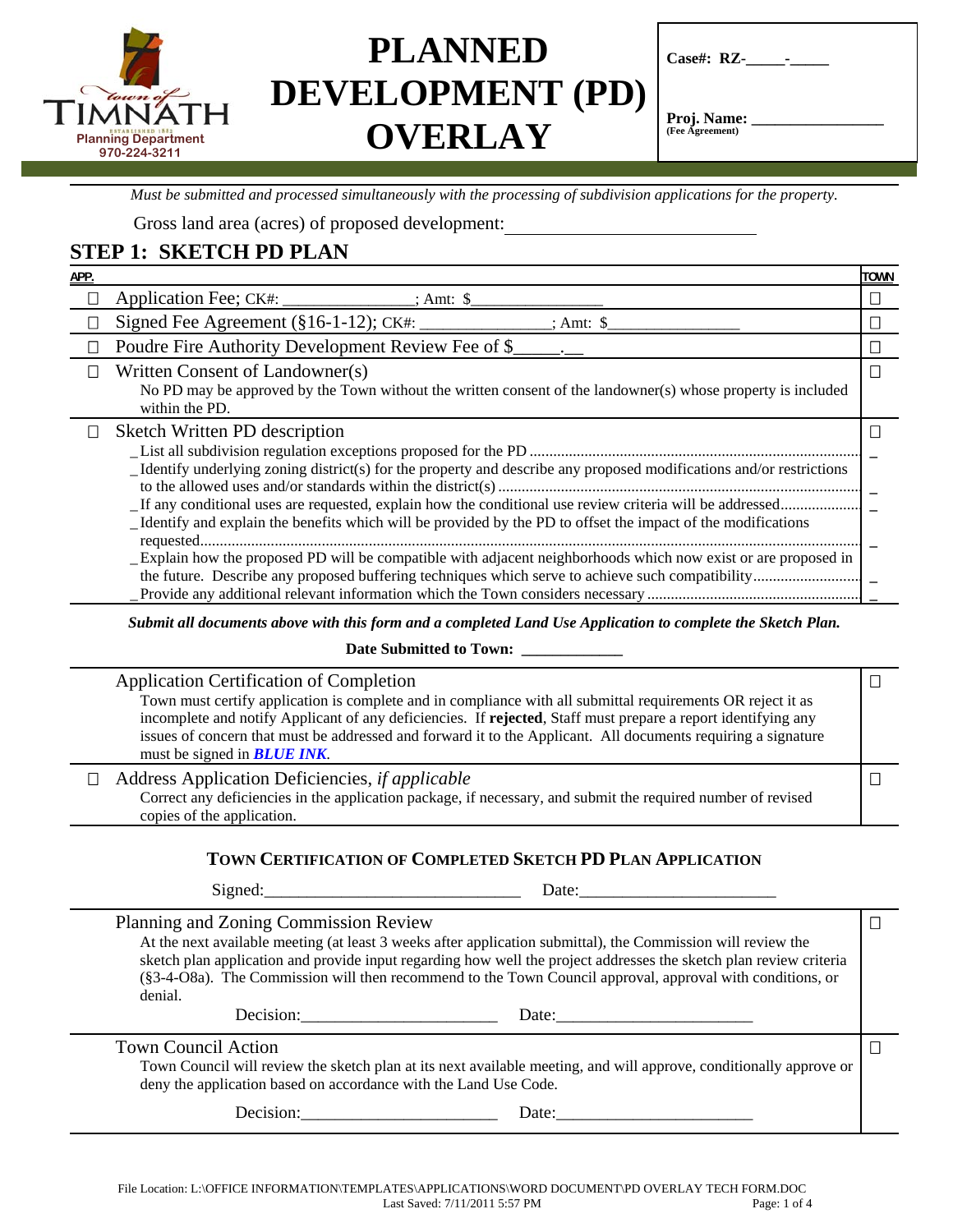

## **STEP 2: PRELIMINARY PD PLAN**

| APP.   |                                                                                                                                                                                                                                                                                                                                                                                                                                                                                                                                                                 | <b>TOWN</b> |
|--------|-----------------------------------------------------------------------------------------------------------------------------------------------------------------------------------------------------------------------------------------------------------------------------------------------------------------------------------------------------------------------------------------------------------------------------------------------------------------------------------------------------------------------------------------------------------------|-------------|
| $\Box$ | Preliminary Written PD description                                                                                                                                                                                                                                                                                                                                                                                                                                                                                                                              | $\Box$      |
|        | _An explanation of how the preliminary PD plan is consistent with the sketch PD plan, or if there are differences,                                                                                                                                                                                                                                                                                                                                                                                                                                              |             |
|        | Draft copies of owners' association documents (covenants, conditions, restrictions and any architectural design<br>guidelines) that provide an acceptable program for the continuing maintenance of open space, recreational areas,<br>walkways, and private streets within the PD; that detail the type of organizational structure responsible for such<br>Any additional relevant information which the Town considers necessary                                                                                                                             |             |
| $\Box$ | Preliminary PD Plan Map (20 - 24" x 36" copies)<br>Prepare this map using the preliminary plat map as the base (refer to §16-4-6-C or Preliminary Plat Review Criteria<br>form for standards and format). Include on the base a clear graphic and/or written representation of:<br>_Standards for maximum floor area ratio (total floor area to total lot area) for principal and accessory uses                                                                                                                                                                | $\Box$      |
| П      | <b>Proposed Development Phasing</b>                                                                                                                                                                                                                                                                                                                                                                                                                                                                                                                             | $\Box$      |
|        | Rezoning Technical Criteria and Land Use Application<br>An application for a PD Overlay District amendment to the official zoning map shall be processed and subject to<br>public hearings in the same manner as for other amendments to the official zoning map. Rezoning to a PD<br>Overlay District must occur concurrently with a preliminary plat / preliminary PD development plan. Public<br>hearings for the zoning of a property as a PD Overlay District and for Preliminary PD development plan approval<br>may be combined or can occur separately. | $\Box$      |

#### *Submit all documents above with this form to complete the Preliminary Plan.*

Date Submitted to Town:

| <b>Application Certification of Completion</b><br>Town must certify application is complete and in compliance with all submittal requirements OR reject it as<br>incomplete and notify Applicant of any deficiencies. If rejected, Staff must prepare a report identifying any<br>issues of concern that must be addressed and forward it to the Applicant. All documents requiring a signature<br>must be signed in <b>BLUE INK</b> . |  |
|----------------------------------------------------------------------------------------------------------------------------------------------------------------------------------------------------------------------------------------------------------------------------------------------------------------------------------------------------------------------------------------------------------------------------------------|--|
| Address Staff Comments (Submit to Town Clerk)                                                                                                                                                                                                                                                                                                                                                                                          |  |
|                                                                                                                                                                                                                                                                                                                                                                                                                                        |  |
| Final Staff Review and Report to Planning and Zoning Commission                                                                                                                                                                                                                                                                                                                                                                        |  |
| Staff will complete a final review of any resubmitted materials and then prepare a report to the Commission<br>explaining how the application is or is not consistent with the preliminary PD plan review criteria $(\S 16-3-4-N-8)$ .                                                                                                                                                                                                 |  |
|                                                                                                                                                                                                                                                                                                                                                                                                                                        |  |

### **TOWN CERTIFICATION OF COMPLETED PRELIMINARY PD PLAN APPLICATION**

Signed:\_\_\_\_\_\_\_\_\_\_\_\_\_\_\_\_\_\_\_\_\_\_\_\_\_\_\_\_\_\_ Date:\_\_\_\_\_\_\_\_\_\_\_\_\_\_\_\_\_\_\_\_\_\_\_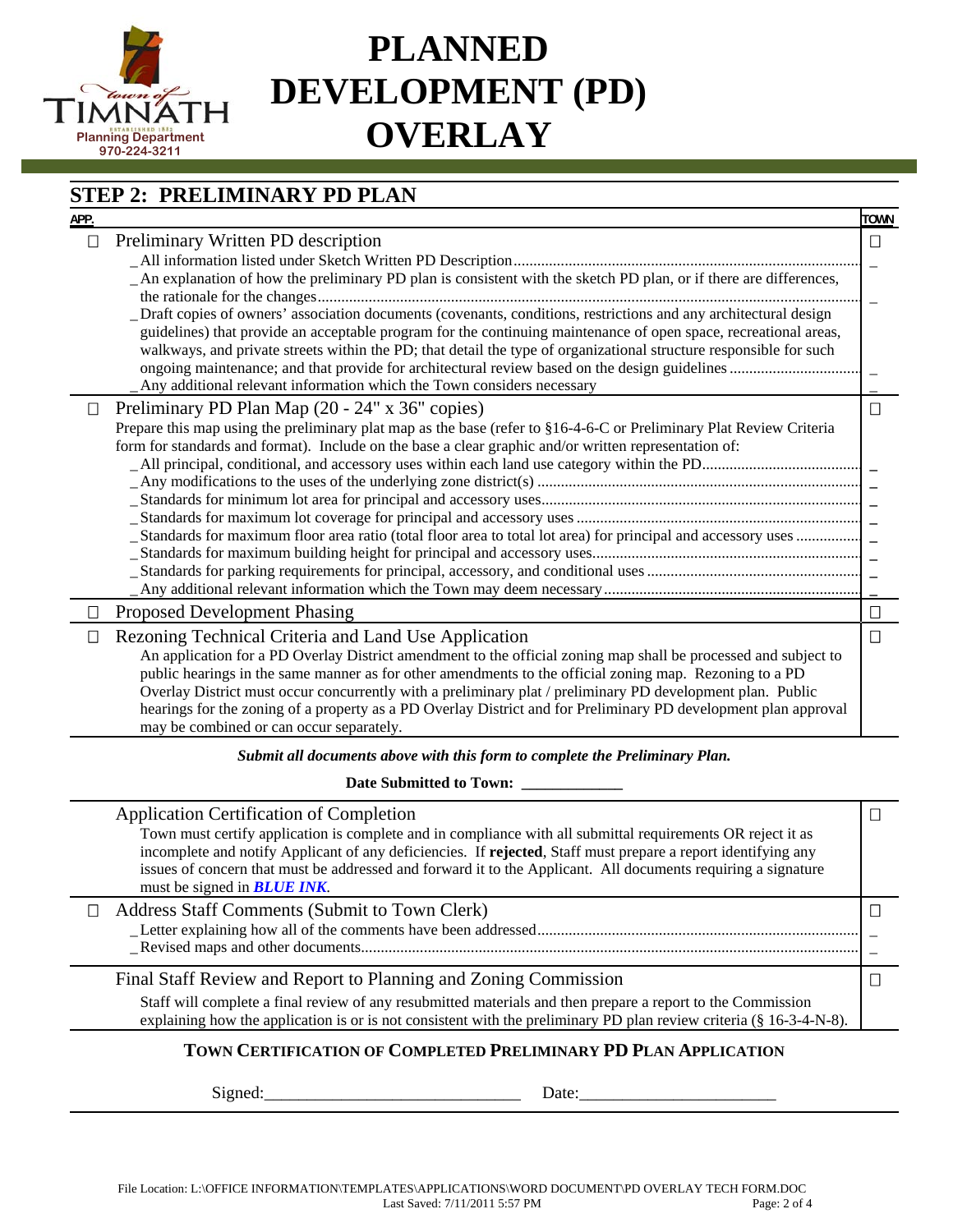

 $STI$ 

| APP.   |                                                                                                                                                                                                                                                                                                                                                                                                                                 | <b>TOWN</b> |
|--------|---------------------------------------------------------------------------------------------------------------------------------------------------------------------------------------------------------------------------------------------------------------------------------------------------------------------------------------------------------------------------------------------------------------------------------|-------------|
|        | Schedule Public Hearing and Complete Public Notification Process<br>Planning and Zoning Commission must schedule a public hearing to review the application based on the<br>preliminary PD plan review criteria at least 60 days after application is certified complete. Town Clerk must<br>publish notice in a newspaper of general circulation. The hearing may be held no less than 7 days from the date<br>of advertising. | $\Box$      |
|        |                                                                                                                                                                                                                                                                                                                                                                                                                                 |             |
|        | Planning and Zoning Commission Public Hearing and Recommendation<br>The Commission must make a recommendation to the Town Board after the conclusion of the scheduled Public<br>Hearing to approve, conditionally approve, or deny the application.                                                                                                                                                                             | □           |
|        |                                                                                                                                                                                                                                                                                                                                                                                                                                 |             |
|        | <b>Applicant Addresses Planning and Zoning Commission Conditions</b><br>Applicant will revise the PD plan based on any conditions of approval and submit it to Town Board.                                                                                                                                                                                                                                                      | $\Box$      |
|        | <b>Town Council Action</b><br>The PD plan will be presented to the Council for its review and action. Town Council may approve, conditionally<br>approve or deny.                                                                                                                                                                                                                                                               | □           |
|        |                                                                                                                                                                                                                                                                                                                                                                                                                                 |             |
|        | <b>STEP 3: FINAL PD PLAN</b>                                                                                                                                                                                                                                                                                                                                                                                                    |             |
| APP.   |                                                                                                                                                                                                                                                                                                                                                                                                                                 | <b>TOWN</b> |
| $\Box$ | Written PD Description<br>Description as part of the general development information, based on the materials submitted for the preliminary                                                                                                                                                                                                                                                                                      | $\Box$      |

PD development plan and on comments received from the Town at the time of preliminary plan review. Include all of the items listed above for the preliminary PD development plan, in finalized form. Also include an explanation of how the final PD development plan is consistent with the preliminary PD development plan, or if there are differences, the rationale for the changes.

#### Final PD Development Plan Map

Prepare map using the final plat map as the base (refer to §16-4-7-C or Major Subdivision Technical Criteria Form for standards and format). Include on the base a clear graphic and written representation of all of the information/items required for a preliminary PD development plan, in finalized form.

### $\Box$  Provide any additional information which the Town deems necessary List all additional attachments.

\_\_\_\_\_\_\_\_\_\_\_\_\_\_\_\_\_\_\_\_\_\_\_\_\_\_\_\_\_\_\_\_\_\_ \_\_\_\_\_\_\_\_\_\_\_\_\_\_\_\_\_\_\_\_\_\_\_\_\_\_\_\_\_\_\_\_\_\_ \_\_\_\_\_\_\_\_\_\_\_\_\_\_\_\_\_\_\_\_\_\_\_\_\_\_\_\_\_\_\_\_\_\_ \_\_\_\_\_\_\_\_\_\_\_\_\_\_\_\_\_\_\_\_\_\_\_\_\_\_\_\_\_\_\_\_\_\_ \_\_\_\_\_\_\_\_\_\_\_\_\_\_\_\_\_\_\_\_\_\_\_\_\_\_\_\_\_\_\_\_\_\_ \_\_\_\_\_\_\_\_\_\_\_\_\_\_\_\_\_\_\_\_\_\_\_\_\_\_\_\_\_\_\_\_\_\_ \_\_\_\_\_\_\_\_\_\_\_\_\_\_\_\_\_\_\_\_\_\_\_\_\_\_\_\_\_\_\_\_\_\_ \_\_\_\_\_\_\_\_\_\_\_\_\_\_\_\_\_\_\_\_\_\_\_\_\_\_\_\_\_\_\_\_\_\_ \_\_\_\_\_\_\_\_\_\_\_\_\_\_\_\_\_\_\_\_\_\_\_\_\_\_\_\_\_\_\_\_\_\_ \_\_\_\_\_\_\_\_\_\_\_\_\_\_\_\_\_\_\_\_\_\_\_\_\_\_\_\_\_\_\_\_\_\_ \_\_\_\_\_\_\_\_\_\_\_\_\_\_\_\_\_\_\_\_\_\_\_\_\_\_\_\_\_\_\_\_\_\_ \_\_\_\_\_\_\_\_\_\_\_\_\_\_\_\_\_\_\_\_\_\_\_\_\_\_\_\_\_\_\_\_\_\_

*Submit all documents above with this form to complete the Final PD Plan.* 

**Date Submitted to Town: \_\_\_\_\_\_\_\_\_\_\_\_\_**